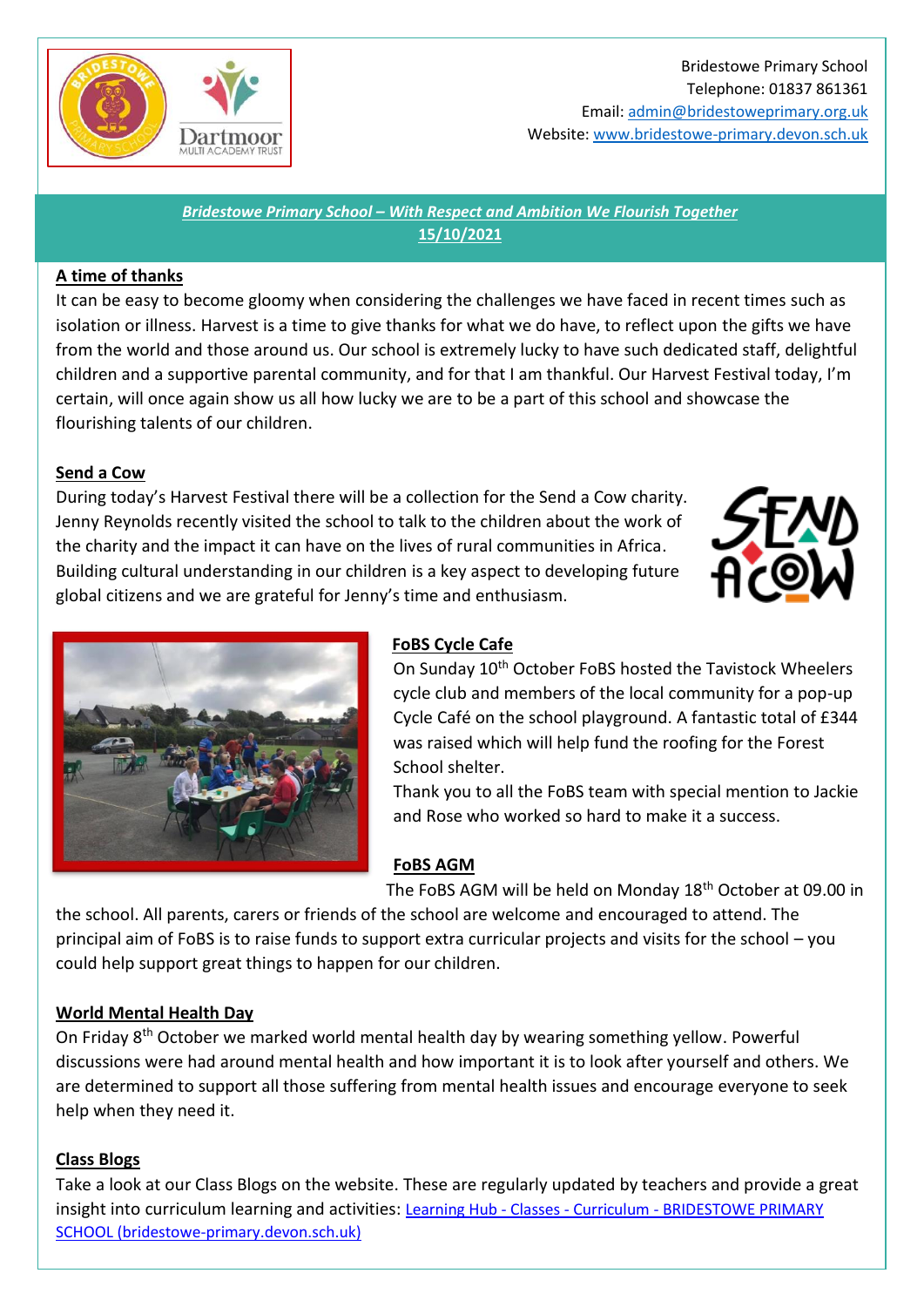## **School Council**

The children recently have been applying for the position of School Councillor. Speeches were written and performed ahead of a class voting system to elect our new councillors. Well done to Sofia, Jacob, Alistair, Lissy, Ruby, William, Liam, Poppy, Eleanor and Felix who were elected. The School Council is vital in delivering improvements to the children's school experience.





### **Open Afternoon**

We will be hosting an open afternoon on Tuesday 16<sup>th</sup> November aimed at new September 2022 parents. Please do share the attached poster with anyone who may be interested in joining our wonderful school.

### **Forest School**

We welcomed Ranger Rob back to school for the first time this term on Wednesday – EYFS, Year 1,2, 3 and 4 had an excellent time learning in the outdoor environment.

## **Parent Consultations**

Parent consultations return next week with many face to face meetings. We will, as previously, have some expectations of parents to ensure all are kept safe:

- If you are displaying symptoms of Covid-19 please DO NOT attend the school site. Follow government guidance for isolation and testing.
- Please arrive no more than 5 minutes before your appointment time.
- No more than 2 adults to attend the consultation.
- Bringing non-school children should be **avoided** *if possible\**. Children who attend the school are welcome to be part of the consultation. \**Please do not leave your child unattended at home/in a car/on the playground – if there are no childcare alternatives, they are welcome to come in with you.*
- Please enter the school through the front gate and wait on the front playground, socially distanced from others waiting.
- Face coverings should be worn when on the school site unless you are medically exempt.
- Wait until you are invited into the building.
- Please sanitise your hands using the dispenser by the door.
- Please sit on the provided chairs, distanced from your teacher.
- You will have the opportunity to look at your children's books.
- Unfortunately, we cannot offer you refreshments at this time.
- Your teacher will be wearing a face covering / visor at all times
- When leaving the school, please exit immediately from the playground ensuring social distancing from those waiting.
- As you leave, available seating and door handles will be sprayed and wiped with disinfectant before the next adults are invited in.

Thank you for your understanding during these still challenging times.